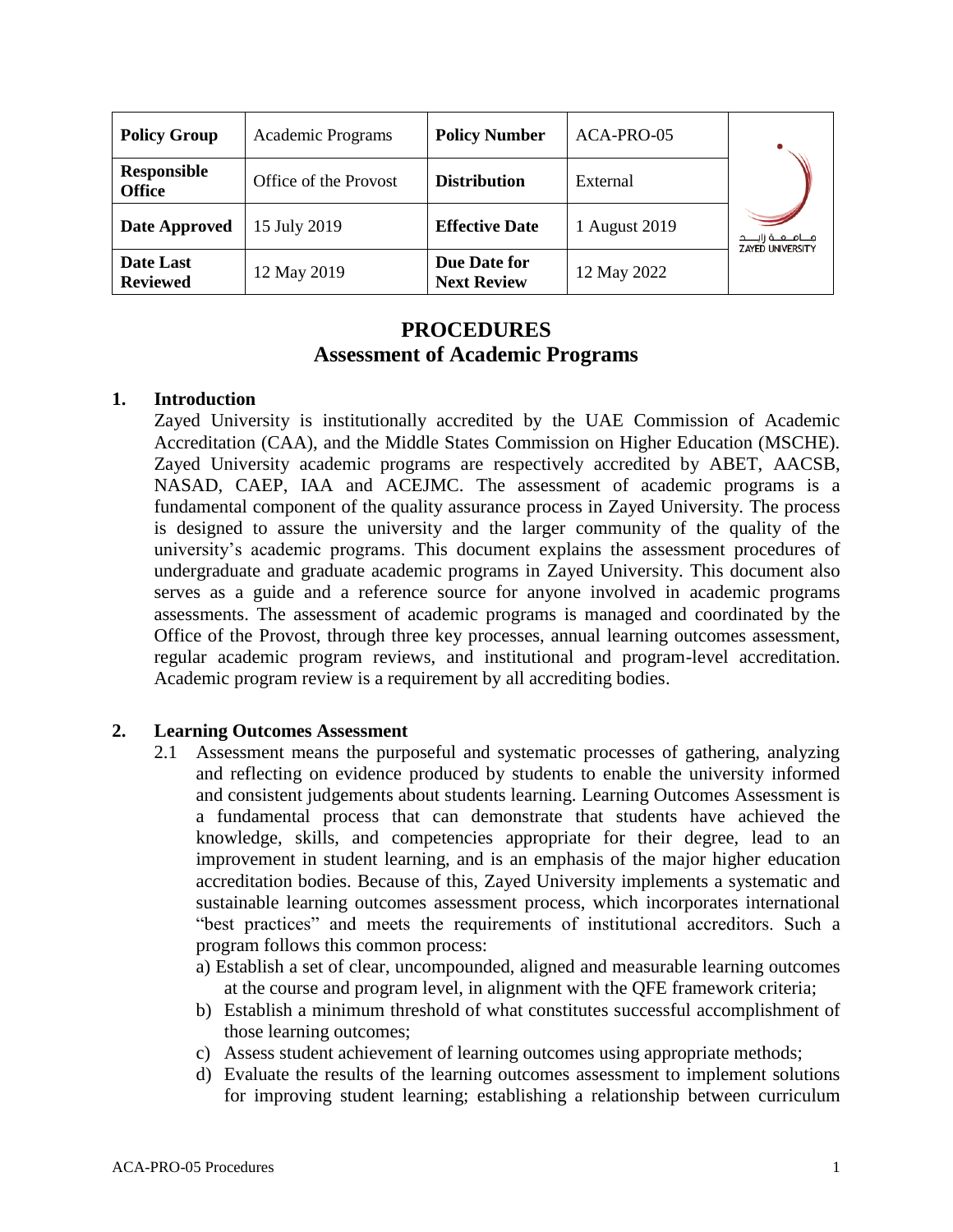changes and learning outcomes assessment recommendations.

- 2.2 Detailed steps in the process are maintained in the University Quality Assurance Manual.
- 2.3 The process and results of assessments are annually communicated to stakeholders, and the assessment process itself is reviewed to monitor its effectiveness.
- 2.4 All program-learning outcomes are assessed annually, including the general education program. At least one third of the program-learning outcomes (PLOs) will be assessed using a combination of direct and indirect assessment methods. The goal is that during every three years, each program will assess all of its PLOs. When the next program review takes place, each program should have sufficient information about whether its students are achieving its PLOs. In parallel, when the next university reaccreditation process takes place, the university as a whole has completed a full review of all PLOs.
- 2.5 The goal of writing PLOs is to spell out faculty expectations clearly and explicitly. In some cases, additional assessment effort focused on an area of special interest could be requested.
- 2.6 Learning objectives exist on many different levels, and they identify what we want students to know or be able to do by the time they complete a learning experience. Mapping between course-learning outcomes, program-learning outcomes, and university-learning outcomes is required in the assessment plan, and it is used to collect assessment results at those three levels. The university will provide advice and guidance on learning assessment strategies (rubrics, information about best practices, workshops and training opportunities, templates, and so on).
- 2.7 In general, all faculty should be engaged in judging whether the students have obtained the specific knowledge and skills outlined for a course. Assessments can be quantitative and/or qualitative, most importantly measurable or observable in order to allow different students' work to be compared using common criteria and for the findings to be reported in a systematic way.
- 2.8 Programs that are already engaged in assessment efforts to maintain external accreditation are encouraged to use those efforts to fulfill their annual assessment obligations as well, to the degree possible. The main purpose of program-level assessment is to ensure student learning at the program level, and to enable program improvement as necessary.
- 2.9 Assessments can be formative or summative. A formative assessment is designed to identify, for both the student and assessor, the student's strengths, and any potential gaps in the knowledge, expected for successful completion of a course; and to assist students to learn more effectively. Summative assessment is designed to indicate the extent of a student's success in achieving specified learning outcomes for a course or coursework program; and it contributes to the student's final grade in a course or the final grade for the coursework program as a whole.
- 2.10 The annual outcomes assessment plan is divided into, an annual assessment plan and an annual assessment report. The plan is intended to describe what outcomes will be assessed, how they will be assessed, standards of assessment, time frame of the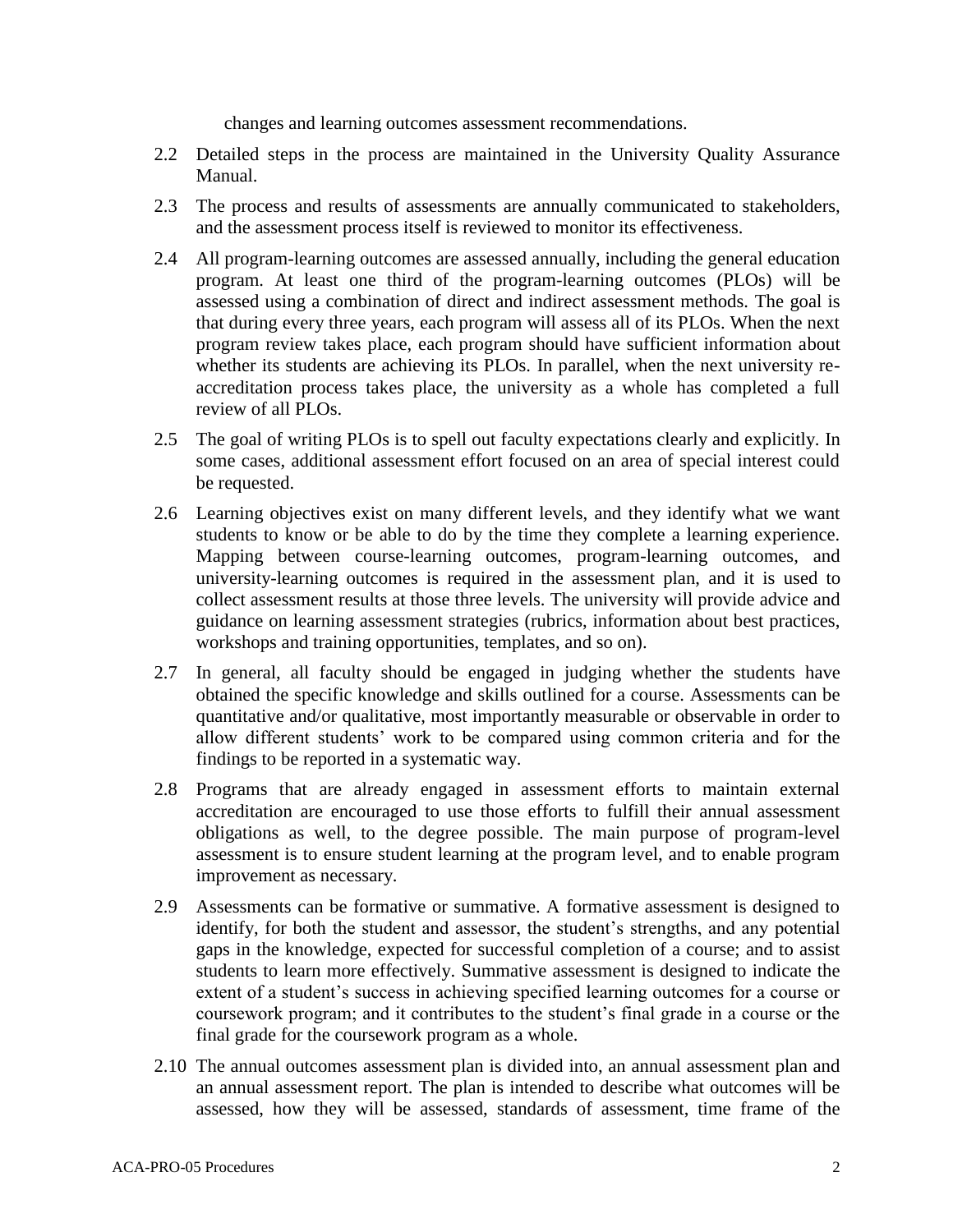assessment, and participants. The assessment report describes the results of the assessment, and whether or not there was any variance from the plan. It also includes evidence of the assessment, and the recommendation for actions. The annual outcomes assessment plan should have one or more curriculum map. A curriculum map is a grid that shows all of a program's courses, and the PLOs each course serve, indicating the level as well (e.g. beginner, intermediate, mastery).

2.11 Assessment plans and reports are managed in the university's formal Accountability Management Systems (ACM). The annual outcomes assessment calendar follows the steps below:

| <b>Month</b>     | <b>Action</b>                                                                       | <b>By/Notes</b>                      |
|------------------|-------------------------------------------------------------------------------------|--------------------------------------|
| September        | Formation of the ULOAC QAs of<br>each college                                       | Issued by VP Decree                  |
| September        | Meeting to discuss annual<br>outcomes assessment plans for<br>the year with QAs     | Office of the Provost                |
| October          | QAs to discuss assessment plans<br>with the college, and submit all<br>plans in ACM | $QA - Chair - College$               |
| November - April | Data and information is collected,<br>analyzed using university criteria            | $QA - Chair - College$               |
| May              | Assessment Reports submitted                                                        | $QA - Chair - Dean - OP$<br>Review   |
| May              | Presentation to University senior<br>administration                                 | Arranged by Office of the<br>Provost |

#### **3. Academic Program Review**

- 3.1 In addition to the learning outcomes assessment process in Zayed University, existing active academic programs are subject to a program review process every three years. Academic program reviews are an integral part of Zayed University academic quality assurance. The review affords the university an opportunity to reflect on the academic program holistically, measure the accomplishments and progress since the last program review, assess program's strengths and weaknesses, efficiency, effectiveness, and to engage in long-term planning. Program reviews facilitate strategic planning.
- 3.2 The academic program review process is comprehensive. It takes in consideration the different views of the stakeholders, and encompasses key elements in cost-benefit, inputs-outputs, and organizational effectiveness, such as:
	- a) Relevance (Statement of Purpose, Core Requirements, Employment Potential);
	- b) Resources (Course Offering, Prerequisites/Co-requisites, Scholar activities, faculty roster, faculty qualifications);
	- c) Students (Enrollments, Retention, Alumni, Advising, Academic Support);
	- d) Rigor (Learning Outcomes, General Education, Assessments);
	- e) SWOT Analysis and Performance Indicators;
	- f) External review sign-off.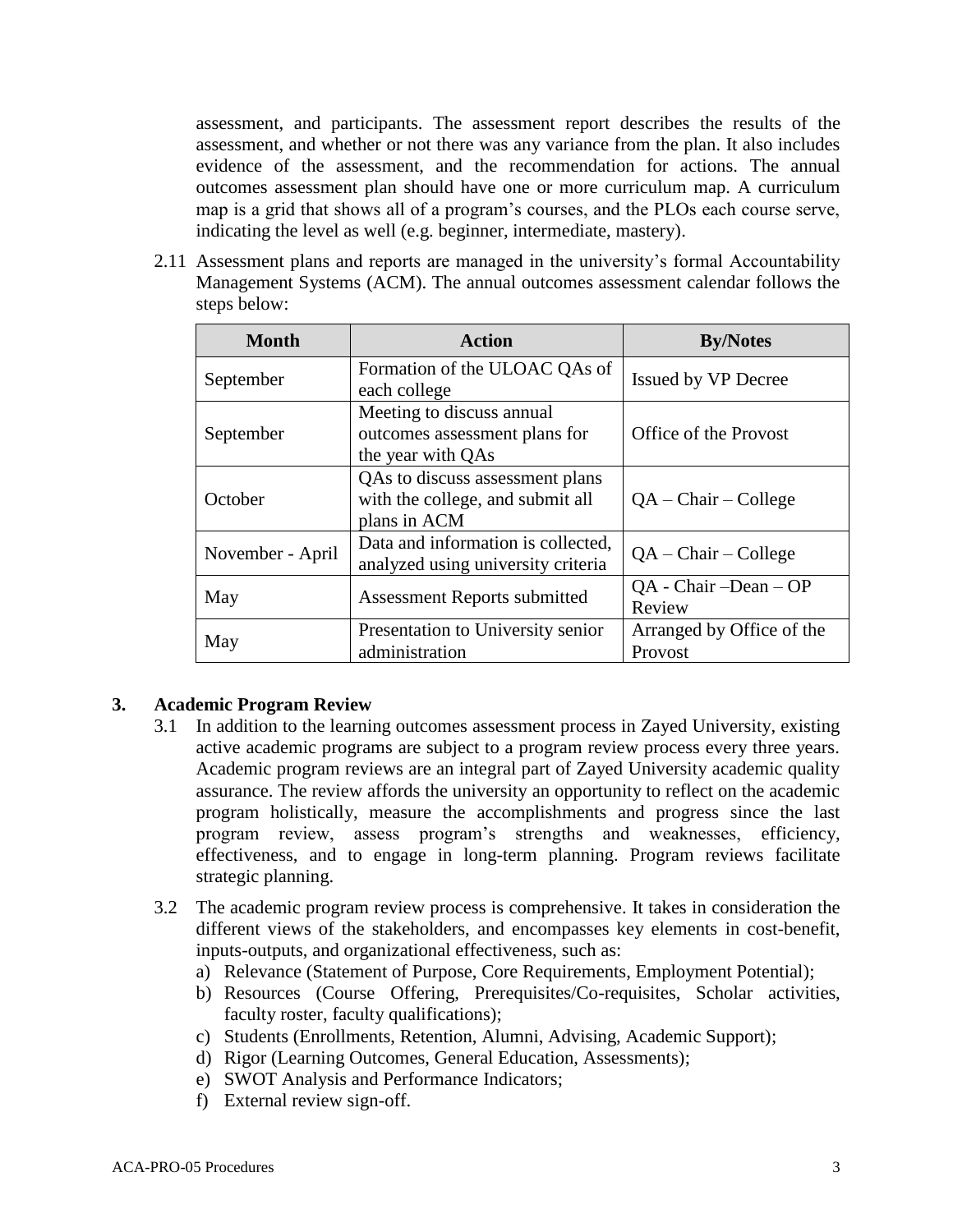- 3.3 The academic program review process helps the institution answer important questions such as:
	- a) How well does this program fit within the overall strategy of the university?
	- b) Does the program align the vision of the UAE, or is it relevant and timely?
	- c) Is the program appropriate to job market needs for the graduates of the program?
	- d) What is the competitive niche for this program?
	- e) Are students achieving the learning outcomes?
	- f) Does the program have the required resources?
	- g) What improvements are needed?
- 3.4 The program review follows the same order as the learning outcomes assessment calendar.

| <b>Month</b>     | <b>Action</b>                                                                                                                     | <b>By/Notes</b>                       |
|------------------|-----------------------------------------------------------------------------------------------------------------------------------|---------------------------------------|
| September        | Identify programs eligible for<br>program review in the academic<br>year                                                          | Announced by Office of<br>the Provost |
| September        | Assign program review team headed<br>by chair – Solicit external committee<br>members                                             | Dean of College                       |
| October          | All activities involved in the<br>program review are scheduled and<br>an official data request for program<br>review is submitted | Dean - Office of the<br>Provost       |
| November - April | Program data and information is<br>collected, analyzed using university<br>criteria                                               | $QA - Chair - College$                |
| May              | Program Review submitted                                                                                                          | $Chair - Dean - OP$<br>Review         |
| May              | Presentation to University senior<br>administration                                                                               | Arranged by Office of<br>the Provost  |

#### 3.5 New Programs

Proposals for new programs undergo a thorough review process before the proposals are sent to either ADEK or CAA, including an external review by a panel of subject matter experts. The process is fully described in ACA-PRO-04. New programs are subject to more criteria than current-active academic programs. Those criteria may include alignments with the UAE vision and strategic plan, external requirements from Ministry of Education, and others. All new programs are approved by an executive steering committee to ensure alignment with university direction before the college is engaged in a full-study and analysis.

## **4. Accreditation Process**

4.1 While the annual outcomes assessment process is mainly internal, and the academic program review process include internal and external elements, the accreditation review process offers a vigorous external validation to the quality of the university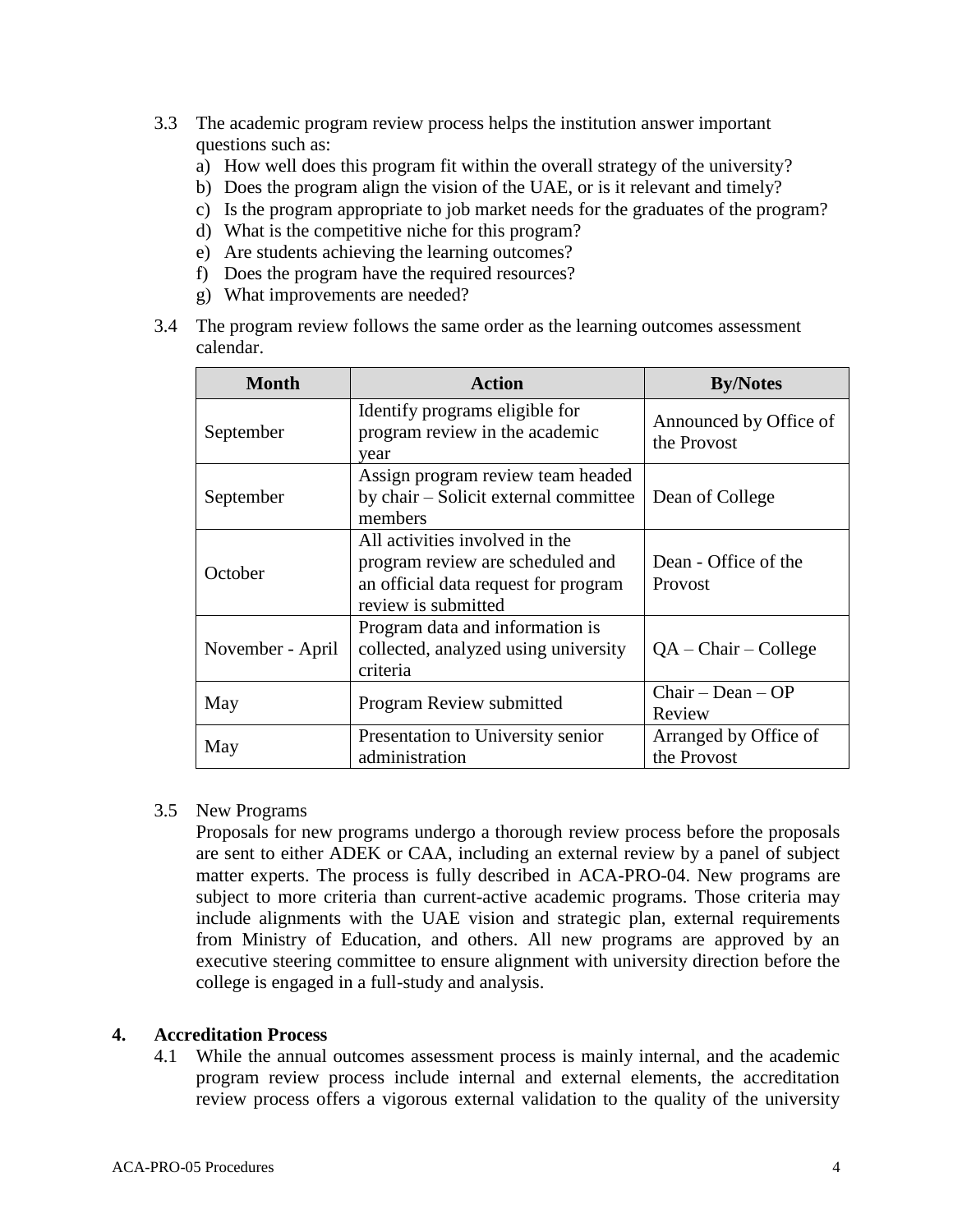academic program. Institutional accreditation process is covered under policy ACA-ADM-02 and accreditation of academic programs is covered under ACA-PRO-02. Institutional and program-level accreditations have different standards. All programs accreditation standards are uploaded in the university's formal Accountability Management Systems (ACM). A template is created for each program to allow colleges easy access and timely submission.

4.2 The institutional accreditation process is managed and coordinated between the Office of the Provost and the Strategy and Future Department. Academic program level accreditation processes follow a similar model to that of the academic program reviews, where an assigned team from the college works with the Office of the Provost to collect needed data, liaise with external accreditation entities, and ensure compliance with all requirements.

| <b>Month</b>      | <b>Action</b>                                                                | <b>By/Notes</b>                    |  |
|-------------------|------------------------------------------------------------------------------|------------------------------------|--|
| Based on schedule | Formation of Accreditation team<br>by college                                | College                            |  |
| Based on schedule | Data and information are<br>collected, analyzed using<br>university criteria | College - Office of the<br>Provost |  |
| Based on schedule | Completing self-study in ACM                                                 | College - Office of the<br>Provost |  |
| Based on schedule | Submission of self-study                                                     | College                            |  |
| Based on schedule | <b>ERT Visit Coordination</b>                                                | Office of the Provost -<br>College |  |
| Based on schedule | <b>ERT Report Findings and Review</b>                                        | College - Office of the<br>Provost |  |

4.3 The accreditation process calendar follows the steps below:

## 4.4 Below is the current accreditation status and cycle in Zayed University:

|                                               |                                                                                 | *** $_{IS}$<br><b>THE</b><br><b>PROGRAM</b><br><b>ELIGIBLE</b><br><b>FOR INT'L</b><br>ACCR?<br>(YES/NO) | <b>HAS THE</b><br><b>PROGRAM</b><br><b>RECEIVED</b><br><b>INT'L</b><br>ACCR?<br>(YES/NO) | IF THE PROGRAM HAS OBTAINED<br><b>INTERNATIONAL ACCREDITATION</b>                       |                                                                       |                                                                                     |
|-----------------------------------------------|---------------------------------------------------------------------------------|---------------------------------------------------------------------------------------------------------|------------------------------------------------------------------------------------------|-----------------------------------------------------------------------------------------|-----------------------------------------------------------------------|-------------------------------------------------------------------------------------|
| * PROGRAM TITLE                               | <b>DATE OF CAA-</b><br><b>INITIAL</b><br><b>ACCREDITATION</b><br>(Month & Year) |                                                                                                         |                                                                                          | <b>DATE OF</b><br><b>CURRENT</b><br><b>INT'L</b><br><b>ACCR</b><br>(Month $\&$<br>Year) | <b>NAME OF</b><br><b>INT'L</b><br><b>ACCREDITING</b><br><b>AGENCY</b> | <b>INT'L</b><br><b>ACCR</b><br><b>VALID</b><br><b>UNTIL</b><br>(Month $\&$<br>Year) |
| Bachelor of Fine Arts in Animation<br>Design  | $Sep-17$                                                                        | <b>YES</b>                                                                                              | <b>YES</b>                                                                               | $Nov-17$                                                                                | <b>NASAD</b>                                                          | Apr-20                                                                              |
| Bachelor of Fine Arts in Graphic<br>Design    | $Sep-17$                                                                        | <b>YES</b>                                                                                              | <b>YES</b>                                                                               | $Nov-17$                                                                                | <b>NASAD</b>                                                          | Apr-20                                                                              |
| Bachelor of Fine Arts in Interior<br>Design   | $Sep-17$                                                                        | <b>YES</b>                                                                                              | <b>YES</b>                                                                               | $Nov-17$                                                                                | <b>NASAD</b>                                                          | Apr-20                                                                              |
| Bachelor of Fine Arts in Visual Arts          | $Sep-17$                                                                        | <b>YES</b>                                                                                              | <b>YES</b>                                                                               | $Nov-17$                                                                                | <b>NASAD</b>                                                          | Apr-20                                                                              |
| Bachelor of Fine Arts in Multimedia<br>Design | $Sep-17$                                                                        | <b>YES</b>                                                                                              | <b>YES</b>                                                                               | Apr- $15$                                                                               | <b>NASAD</b>                                                          | Apr-20                                                                              |
| Bachelor of Science in Accounting             | $Dec-17$                                                                        | <b>YES</b>                                                                                              | <b>YES</b>                                                                               | $Jun-13$                                                                                | <b>AACSB</b>                                                          | $Jun-18$                                                                            |
| Bachelor of Science in Finance                | $Dec-17$                                                                        | <b>YES</b>                                                                                              | <b>YES</b>                                                                               | $Jun-13$                                                                                | <b>AACSB</b>                                                          | $Jun-18$                                                                            |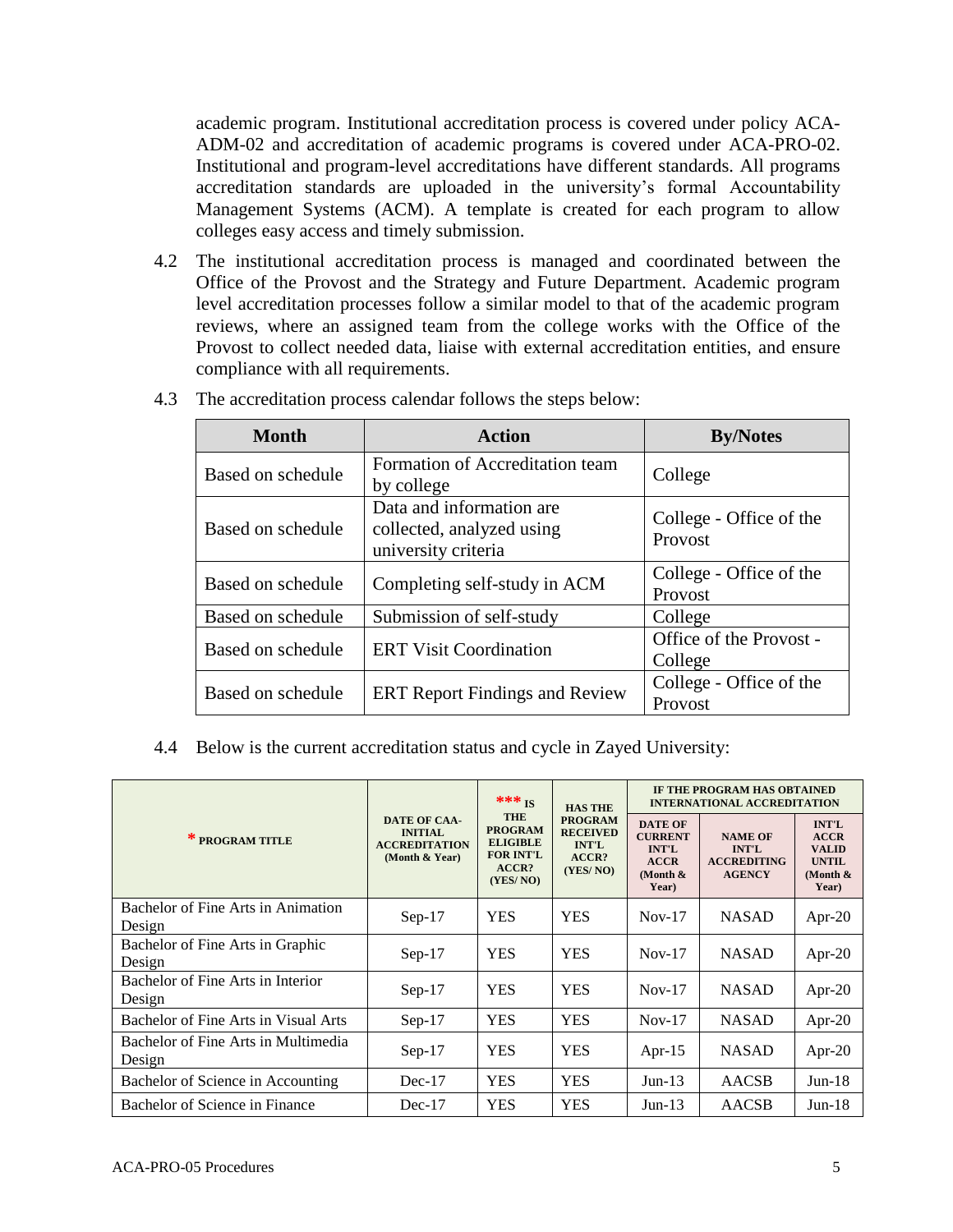| Bachelor of Science in Human<br><b>Resource Management</b>                        | Dec-17   | <b>YES</b>     | <b>YES</b> | $Jun-13$ | <b>AACSB</b>          | $Jun-18$ |
|-----------------------------------------------------------------------------------|----------|----------------|------------|----------|-----------------------|----------|
| Bachelor of Science in Marketing and<br>Entrepreneurship                          | $Dec-17$ | <b>YES</b>     | <b>YES</b> | $Jun-13$ | <b>AACSB</b>          | $Jun-18$ |
| <b>Executive Master of Business</b><br>Administration                             | $Dec-17$ | <b>YES</b>     | <b>YES</b> | $Jun-13$ | AACSB                 | $Jun-18$ |
| Master of Management in<br><b>International Business</b>                          | $Dec-17$ | <b>YES</b>     | <b>YES</b> | $Jun-13$ | <b>AACSB</b>          | $Jun-18$ |
| Master of Management in<br><b>International Business</b>                          | $Dec-17$ | <b>YES</b>     | <b>YES</b> | $Jun-13$ | <b>AACSB</b>          | $Jun-18$ |
| Master of Science in Finance                                                      | $Dec-17$ | <b>YES</b>     | <b>YES</b> | $Jun-13$ | <b>AACSB</b>          | $Jun-18$ |
| Bachelor of Science in                                                            |          |                |            | $May-15$ | <b>ACEJMC</b>         | May-20   |
| <b>Communication and Media Sciences</b>                                           | $Sep-17$ | <b>YES</b>     | <b>YES</b> | $Jul-16$ | <b>IAA</b>            | $Jun-21$ |
| Master of Arts in Communications                                                  | $Sep-17$ | <b>YES</b>     | <b>YES</b> | $May-15$ | <b>ACEJMC</b>         | $May-20$ |
| Bachelor of Science in Education                                                  | $Sep-17$ | <b>YES</b>     | <b>YES</b> | $Nov-13$ | <b>CAEP</b><br>/NCATE | May-20   |
| Master of Education in Educational<br>Leadership and Administration               | Apr-19   | <b>YES</b>     | <b>YES</b> | $Nov-13$ | <b>CAEP</b><br>/NCATE | May-20   |
| Master of Education in Special<br>Education                                       | Apr-19   | <b>YES</b>     | <b>YES</b> | $Nov-13$ | <b>CAEP</b><br>/NCATE | May-20   |
| Master of Science in Teaching and<br>Learning                                     | Apr-19   | <b>YES</b>     | <b>YES</b> | $Nov-13$ | <b>CAEP</b><br>/NCATE | May-20   |
| Bachelor of Arts in International<br><b>Studies</b>                               | $Sep-17$ | NO             | NO         |          |                       |          |
| Master of Arts in Diplomacy and<br><b>International Affairs</b>                   | Apr-19   | NO.            | NO         |          |                       |          |
| Bachelor of Arts in Emirati Studies                                               |          | N <sub>O</sub> | NO         |          |                       |          |
| Bachelor of Science in Environmental<br>Science and Sustainability                | Dec-17   | NO             | NO         |          |                       |          |
| Bachelor of Science in Public Health<br>and Nutrition                             | Dec-17   | NO             | NO         |          |                       |          |
| Bachelor of Science in Psychology                                                 | $Dec-17$ | NO             | NO         |          |                       |          |
| Bachelor of Science in Information<br>Technology                                  | Apr-19   | <b>YES</b>     | <b>YES</b> | $Sep-18$ | ABET                  | Sep-24   |
| Bachelor of Science in Information<br><b>Systems and Technology</b><br>Management | Apr-19   | <b>YES</b>     | <b>YES</b> | $Sep-18$ | ABET                  | $Sep-20$ |
| Master of Science in Information<br>Technology                                    | Apr-19   | N <sub>O</sub> | NO         |          |                       |          |

# **5. Revision History**

| <b>Date</b>    | <b>Revision</b>                                      |
|----------------|------------------------------------------------------|
| 9 June 2020    | Non-substantive change: added External Distribution. |
| 9 October 2019 | Non-substantive change: updated the policy numbers.  |